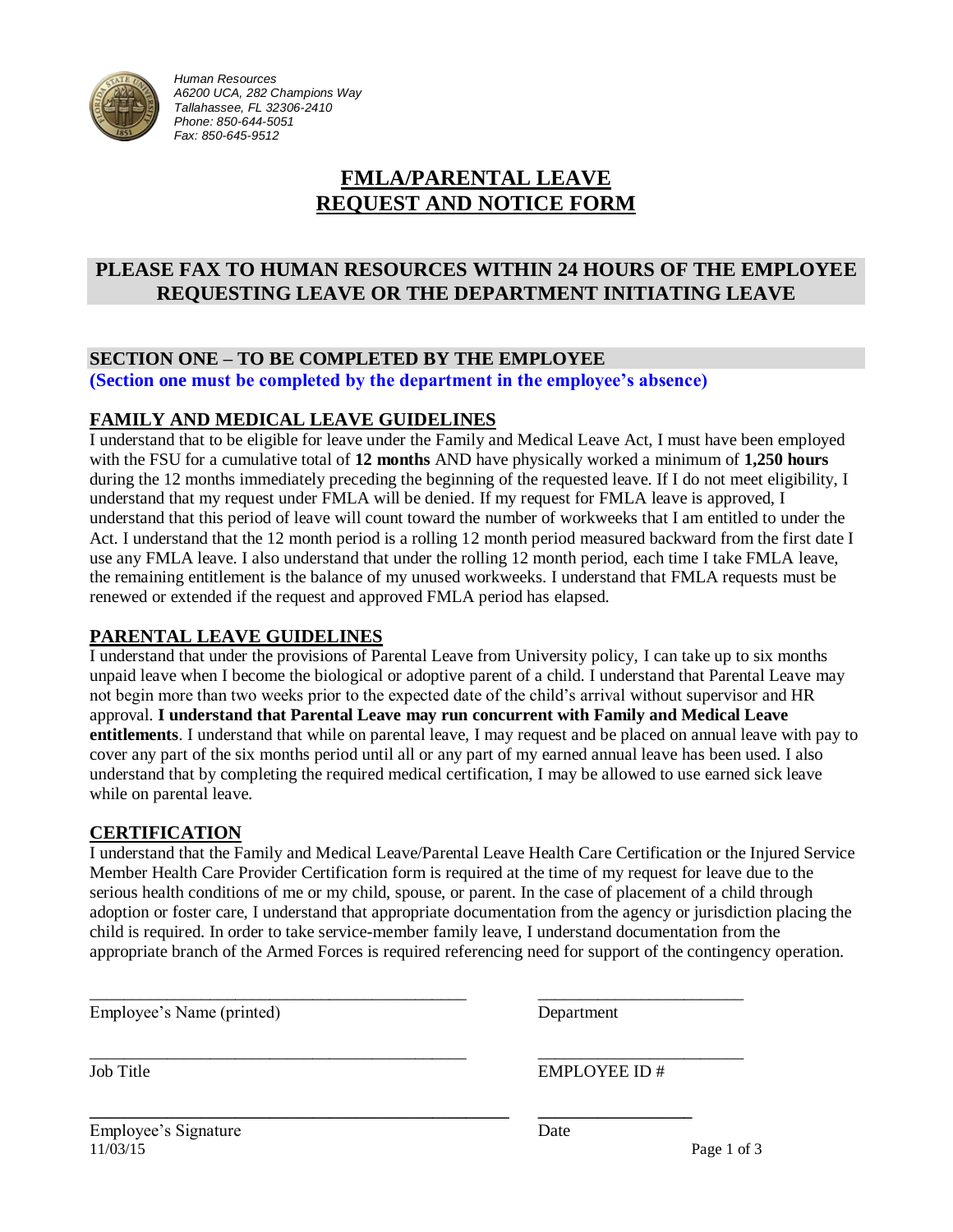## **CONTACT INFORMATION**

| Select your preferred method of contact:                                                         |                                                  |                                 |                 |  |
|--------------------------------------------------------------------------------------------------|--------------------------------------------------|---------------------------------|-----------------|--|
|                                                                                                  | $\Box$ Phone $\Box$ Mailing Address $\Box$ Email |                                 |                 |  |
| $\Box$ Do not update my contact information in OMNI                                              |                                                  |                                 |                 |  |
| <b>EXPECTED LEAVE DATES</b><br>Request is for:                                                   |                                                  | ( <i>Check all that apply</i> ) |                 |  |
| $\Box$ FMLA $\Box$ Parental Leave $\Box$ Qualifying Exigency $\Box$ Injured Service Member Leave |                                                  |                                 |                 |  |
| $\Box$ Continuous Leave                                                                          |                                                  | Begin Date                      |                 |  |
|                                                                                                  | □ Intermittent Leave Begin Date                  |                                 | End Date        |  |
| $\Box$ Reduced Work Schedule                                                                     | Begin Date                                       |                                 | <b>End Date</b> |  |

## **REASON FOR LEAVE**

The requested leave of absence is due to the following FMLA qualifying event:

- $\Box$  Serious health condition of the employee
- $\Box$  Birth of a child or to care for a newborn child during the 12 months following birth
- Adoption or foster care placement of a child
- $\Box$  The employee will care for a ( $\Box$  spouse  $\Box$  parent  $\Box$  child) who has a serious health condition
- $\Box$  The employee needs to take leave for a qualifying exigency due to a service-member ( $\Box$  spouse  $\Box$  parent  $\Box$  child) being called to active duty
- $\Box$  The employee will care for a  $(\Box$  spouse  $\Box$  parent  $\Box$  child  $\Box$  next of kin) injured while on active duty: If next of kin, specify relationship to employee\_\_\_\_\_\_\_\_\_\_\_\_\_\_\_\_\_\_\_\_\_\_\_\_\_\_\_\_\_\_\_\_\_

## **PAY STATUS DURING LEAVE**

Eligible employees may elect, or FSU may require, employees to use their earned leave (such as sick and annual leave) during FMLA and Parental Leave as long as the use is consistent with FSU Attendance and Leave policies. Request to use leave as indicated below: *(Check all that apply)*

- $\Box$  Earned leave (sick and annual leave)  $\Box$  Leave without pay
- □ Leave rate of \_\_\_\_\_hours each pay period and leave without pay rate of \_\_\_\_hours each pay period
- $\Box$  Working rate of hours each pay period and leave rate of hours each pay period

#### **INSURANCE**

While on FMLA/Parental Leave, FSU continues to pay the employer portion of health benefits. The employee is responsible for continued payment of the employee portion of the premium. To arrange for payment of insurance premiums, the employee must contact the Benefits Department in Human Resources at 850-644-4015.

#### **FITNESS FOR DUTY STATEMENTS**

Employees will be required to present a fitness for duty statement certifying that he or she is able to return to work prior to being restored to employment after returning from continuous FMLA leave exceeding 5 business days for their own serious health condition.